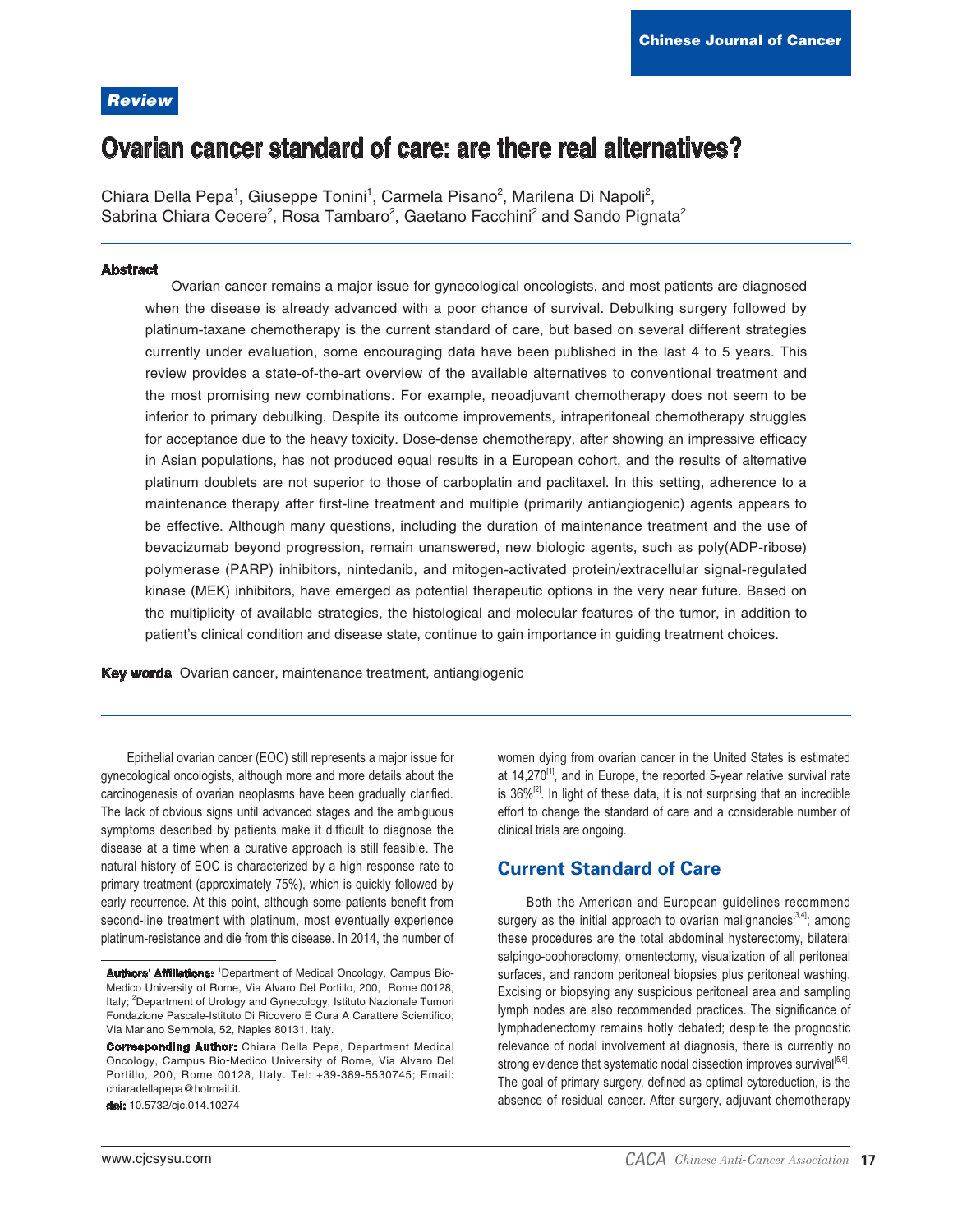is mandatory in cases of suboptimal debulking (residual disease of 1 cm or more), advanced stages, or early stages with a high risk of recurrence. Each patient should be at least counseled about the opportunity for postoperative chemotherapy. Platinum agents have been considered the major resource in the medical treatment of EOC since a study by Lambert and Berry showed better outcomes for cisplatin-cyclophosphamide compared with cyclophosphamide alone<sup>[7]</sup>. Subsequently, the cisplatin-paclitaxel doublet was demonstrated to be more effective than cisplatincyclophosphamide<sup>[8,9]</sup>. The final significant challenge presented to date has been the shift from cisplatin to carboplatin due to the number of trials that have been obtaining equal outcomes with less toxicity in carboplatin cohorts $^{[10-12]}$ . Figure 1 summarizes the major changes in ovarian cancer medical care over the last three decades. From the early 2000s, carboplatin in combination with paclitaxel has been the standard of care in the adjuvant and first-line settings, and, despite all relevant efforts, overcoming this standard in clinical practice has proven extremely hard. Attempts to improve survival and response rates using a triplet rather than the traditional doublet have failed to demonstrate an effective advantage<sup>[13]</sup>. Finally, prolonging antineoplastic therapy after the conventional 5–6 cycles did not provide significantly better outcomes[14, 15].

# **Exploring New Strategies**

 Many research groups have tried to develop novel effective strategies for newly diagnosed patients, and several positive studies have been reported in the last 4 to 5 years. Here, we provide a stateof-the-art overview about the most significant published data (Table 1).

#### Delayed surgery

Primary surgery is recognized around the world as a standard treatment for EOC, and optimal cytoreduction remains the main prognostic factor for survival and risk of recurrence<sup>[16]</sup>. However, interval debulking surgery (IDS) has progressively become more popular, mainly due to its intent to reduce the volume of residual disease after primary surgery plus chemotherapy or after chemotherapy alone as much as possible. Given the increasing use of IDS in clinical practice, several trials have tried to validate this approach and to better define the category of patients who should be considered. Bristow and his group<sup>[17]</sup> published a meta-analysis in 2006 considering 835 women with stages III-IV ovarian cancer who were treated with neoadjuvant chemotherapy followed by IDS. The authors concluded that preoperative chemotherapy was associated



Figure 1. Critical steps in epithelial ovarian cancer care. CDDP + CTX: cisplatin and cyclophosphamide<sup>[7]</sup>; CDDP + PAC: cisplatin and paclitaxel<sup>[8,9]</sup>; CBCDA + PAC: carboplatin and paclitaxel<sup>[10,11]</sup>; CBCDA-PAC + BEVACIZUMAB: carboplatin, paclitaxel, and bevacizumab<sup>(41,42)</sup>; TKi: tyrosin-kinase inhibitors; PARPi: poly(ADP-ribose) polymerase inhibitors; MEKi: mitogen-activated protein/extracellular signal-regulated kinase inhibitors.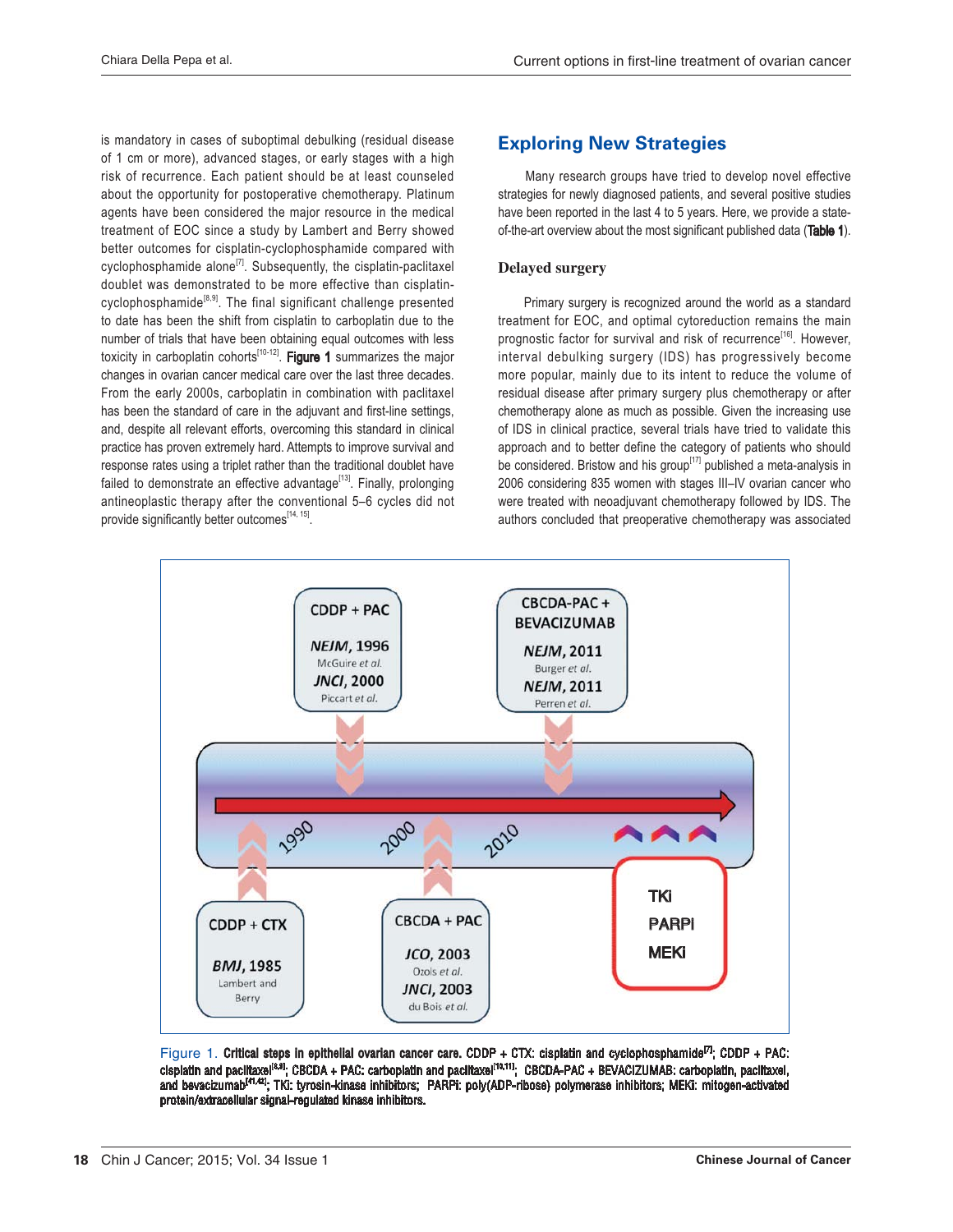|                 |                              |                          |                | Table 1. New strategies in first-line treatment for ovarian cancer                                                         |                    |                                                                                                                           |
|-----------------|------------------------------|--------------------------|----------------|----------------------------------------------------------------------------------------------------------------------------|--------------------|---------------------------------------------------------------------------------------------------------------------------|
| Strategy        | Trial                        | Number of patients Stage |                | Arms <sup>a</sup>                                                                                                          | Primary endpoint   | Results                                                                                                                   |
| <b>NACT</b>     | EORTC55971[19]               | 670                      |                | IIIC-IV PS $\rightarrow$ CP x 6<br>$CP \times 3 \rightarrow IDS \rightarrow CP \times \geq 3$                              |                    | OS (non inferiority) IDS is not inferior to PS (30 vs. 29<br>months, $HR = 0.98$ , 90% $Cl = 0.84$ to<br>1.13, $P = 0.01$ |
|                 | CHORUS trial <sup>[20]</sup> | 550                      |                | IIIC-IV PS $\rightarrow$ CP $\times$ 6<br>$CP \times 3 \rightarrow 1DS \rightarrow CP \times 3$                            |                    | OS (non inferiority) IDS is not inferior to PS (24.5 vs. 22.8<br>months, HR = 0.87, 80% CI, 0.76 to<br>0.98)              |
| IP CHT          | GOG172 <sup>[22]</sup>       | 429                      | $\mathbf{III}$ | $PS \rightarrow IPCisP \times 6$<br>$PS \rightarrow IVCisP \times 6$                                                       | PFS and OS         | Prolonged PFS (23.8 vs. 18.3 months,<br>$P = 0.05$ ) and prolonged OS (65.6 vs.<br>49.7 months. $P = 0.03$ )              |
|                 | GOG114 <sup>[23]</sup>       | 462                      | Ш              | PS, IVC $\rightarrow$ IVP, IPCis x 6<br>$PS \rightarrow IVCisP \times 6$                                                   | PFS and OS         | Prolonged PFS (27.9 vs. 22.2 months,<br>$P = 0.01$ ) and prolonged OS (63.2 vs.<br>52.2 months, $P = 0.05$ )              |
| <b>DD CHT</b>   | JGOG 3016[30,31]             | 637                      |                | $II$ –IV 3weeCP $x 6$<br>$3$ wee $C+$ wP $\times$ 6                                                                        | PFS and OS         | Prolonged PFS (28 vs. 17.2 months, P<br>$= 0.015$ ) and prolonged OS (100 vs. 62)<br>months, $P = 0.039$ )                |
|                 | $MITO - 7^{[32]}$            | 822                      |                | $IC$ – $IV$ 3wee $CP \times 6$<br>$WCP \times 6$                                                                           | <b>QoL and PFS</b> | Better QoL for wCP $(P < 0.001)$ but no<br>benefit in PFS (17.3 vs. 18.3 months, P<br>$= 0.66$                            |
|                 | GOG262[36]                   | 692                      |                | $II$ –IV 3weeCP $x 6$<br>3weeBCP $x$ 6 $\rightarrow$ Bm<br>$3$ wee $C$ + wP $\times$ 6<br>$3$ wee $C+$ wP $\rightarrow$ Bm | <b>PFS</b>         | Prolonged PFS (only without<br>bevacizumab, $HR = 0.97$ )                                                                 |
| New<br>doublets | SCOTROC 1[37]                | 1,077                    |                | $IC-IV$ $CP \times 6$<br>$CD \times 6$                                                                                     | <b>PFS</b>         | No benefit in PFS (14.8 vs. 15.0<br>months, $P = 0.707$ )                                                                 |
|                 | $MITO-2^{[39]}$              | 820                      |                | $IC-IV$ $CP \times 6$<br>$C$ -LPD $\times$ 6                                                                               | PFS                | No benefit in PFS (16.8 vs. 19.0<br>months, $P = 0.58$ )                                                                  |

<sup>a</sup> "x n" means "for n cycles of chemotherapy." NACT: neoadjuvant chemotherapy; PS: primary surgery; CP: carboplatin plus paclitaxel; IDS: interval debulking surgery; HR: hazard ratio; CI: confidence interval; OS: overall survival; IP CHT: intraperitoneal chemotherapy; IPCisP: intraperitoneal cisplatin 100 mg/m<sup>2</sup> on day 1 plus intraperitoneal paclitaxel 60 mg/m<sup>2</sup> on day 8 every 3 weeks; IVCisP: intravenous cisplatin 75 mg/m<sup>2</sup> on day 1 plus intravenous paclitaxel 135 mg/m<sup>2</sup> on day 2 every 3 weeks; PFS: progression-free survival; IVC: intravenous carboplatin AUC 9 mg/mL per minute for 2 cycles every 28 days; IVP: intravenous paclitaxel 135 mg/m<sup>2</sup> on day 1 every 3 weeks; IPCis: intraperitoneal cisplatin 100 mg/m<sup>2</sup> on day 2 every 3 weeks; DD CHT: dose-dense; 3weeCP: 3 weekly carboplatin plus paclitaxel; 3weeC: 3 weekly carboplatin; wP: weekly paclitaxel; wCP: weekly carboplatin plus paclitaxel; QoL: quality of life; 3weeBCP: 3 weekly carboplatin plus paclitaxel plus bevacizumab; Bm: bevacizumab maintenance; CD: carboplatin AUC 5 mg/mL per minute plus docetaxel 75 mg/m2; C-LPD: carboplatin AUC 5 mg/mL per minute plus pegylatedliposomal-doxorubicin 30 mg/m<sup>2</sup> every 3 weeks.

with inferior overall survival (OS) compared with initial surgery while underlining the negative survival effect of increasing the number of chemotherapy cycles prior to surgical intervention<sup>[17]</sup>. Vergote et al.<sup>[18]</sup> compared the survival outcomes of patients treated with conventional upfront surgery from 1980 to 1988 with those of patients treated with selective neoadjuvant chemotherapy from 1989 to 1997. The authors reported a higher 3-year survival rate for the second cohort and supported the use of delayed surgery in highly selected patients<sup>[18]</sup>. However, the most important trial on neoadjuvant chemotherapy is certainly the EORTC55971 trial (ClinicalTrials.gov identifier: NCT 00003636), which constitutes the first prospective multicentric trial to evaluate preoperative platinum-based chemotherapy followed by IDS versus primary surgery followed by postoperative chemotherapy. The study included 670 patients with stage IIIC or IV EOC, and

the chemotherapy consisted of at least 6 cycles of carboplatin and paclitaxel (with 3 cycles administered prior to surgery in the experimental arm). No difference was found between the two populations in terms of outcomes, with a progression-free survival (PFS) of 12 months in both groups, an OS of 29 versus 30 months, and comparable quality of life reports. However, a significantly higher rate of optimal debulking was observed in the IDS arm (80% versus 42%). The authors concluded that neoadjuvant chemotherapy is not inferior to primary surgery, although the latter remains the standard of care<sup>[19]</sup>. Kehoe et al.<sup>[20]</sup> presented at the 2013 annual meeting of American Society of Clinical Oncology (ASCO) the preliminary results of the CHORUS trial (ClinicalTrials.gov identifier: NCT00075712), which recruited 550 women with the same characteristics (stage IIIC or IV EOC). The data reported are consistent with those of the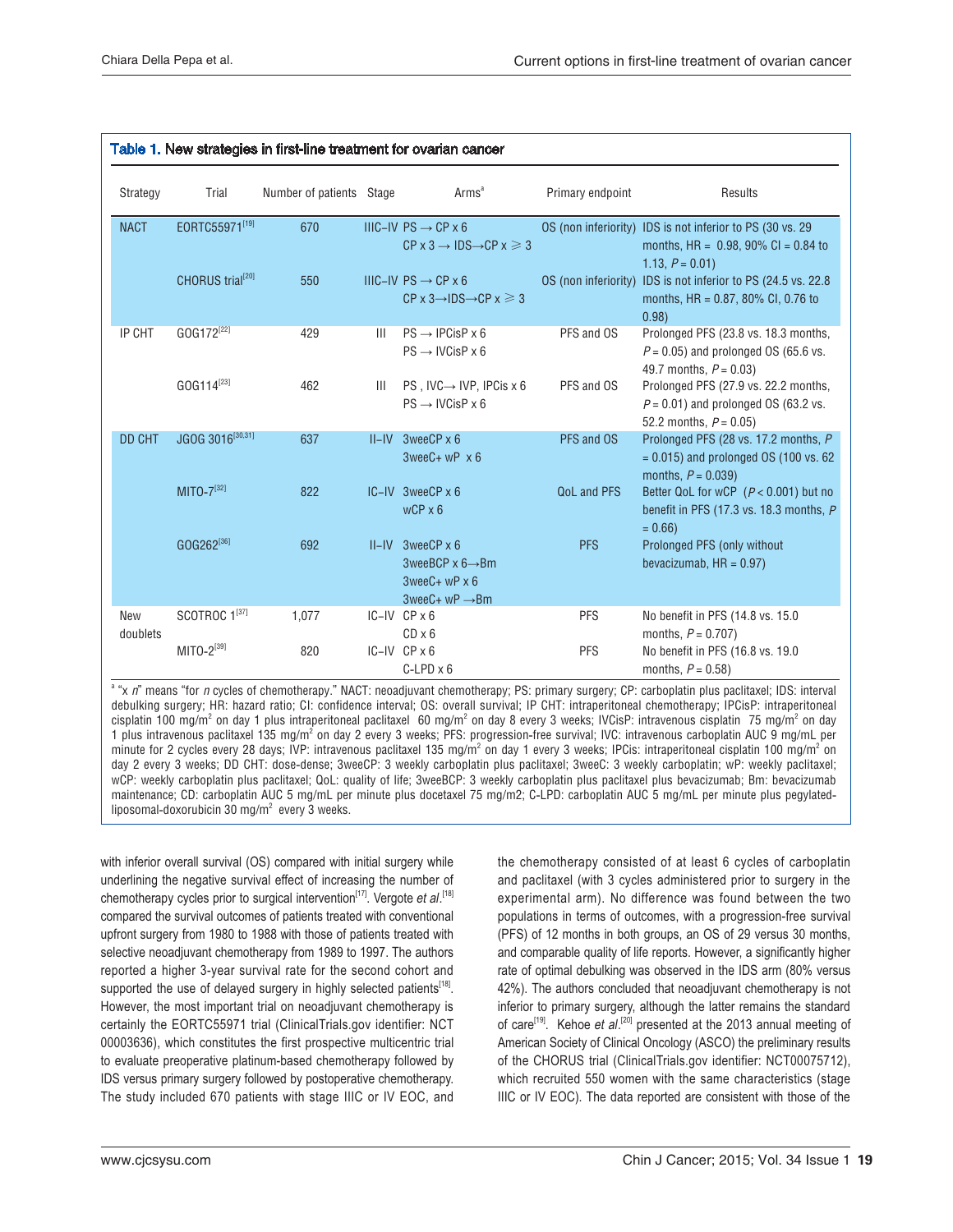EORTC55971, with both indicating that primary chemotherapy is not inferior to primary surgery, is associated with increased optimal cytoreduction, and bears less postoperative mortality<sup>[20]</sup>. Based on these results, even though primary surgery remains the standard of care, neoadjuvant chemotherapy should be considered in very selected patients, specifically among women with stage IIIC or IV disease. In particular, the evidence of extensive tumor deposits (larger than 5 cm) on preoperative imaging and the presence of metastatic lesions appearing difficult to resect might predict that an optimal cytoreduction will be difficult to achieve. In such cases, to avoid incomplete debulking and unnecessary postoperative morbidity and mortality, neoadjuvant chemotherapy is recommended<sup>[21]</sup>.

#### **Intraperitoneal chemotherapy**

There is a strong rationale for the use of intraperitoneal (IP) chemotherapy in the treatment of EOC, mainly due to the common spread of the disease in the abdominal cavity without the involvement of other sites. Initially, it was postulated that delivering chemotherapy directly to the peritoneal cavity might reduce the risk of myelotoxicity due to the presumed minor exposure of normal tissue to antineoplastic agents. Sadly, such hypotheses have not been confirmed by clinical experience, which has instead suggested cogent toxicity issues. Both the American and European guidelines support the use of IP chemotherapy as a viable alternative to intravenous (IV) treatment on the basis of a large phase III randomized trial (the GOG172) including 429 women with stage III EOC. All subjects were treated with optimal debulking surgery, followed by IV or IP chemotherapy<sup>[22]</sup>. In the experimental arm, the patients received IP cisplatin (100 mg/m<sup>2</sup>) on day 1 and IP paclitaxel (60 mg/m<sup>2</sup>) on day 8; in the control arm, both cisplatin (75 mg/m<sup>2</sup>) and paclitaxel (135 mg/  $m<sup>2</sup>$ ) were administered intravenously on days 1 and 2, respectively. One cycle was given every 3 weeks, and the experimental arm showed a significant benefit compared with the control arm in the PFS (23.8 versus 18.3 months,  $P = 0.05$ ) and OS (49.7 versus 65.6 months). In another phase III trial involving a similar population (the GOG114)<sup>[23]</sup>, the investigators proposed a new regimen combining IP and IV chemotherapy. In the experimental arm, patients were given IV carboplatin with an area under the curve (AUC) of 9 mg/mL per minute for 2 cycles every 28 days. Four weeks later, IV paclitaxel (135 mg/m<sup>2</sup>) on day 1 and IP cisplatin (100 mg/m<sup>2</sup>) on day 2 were administered for 6 cycles. For the control arm treatment, 6 cycles of paclitaxel (135 mg/m<sup>2</sup>) and cisplatin (75 mg/m<sup>2</sup>) were given every 3 weeks on days 1 and 2, respectively. The final analysis included 462 women and reported a significantly longer PFS (27.9 versus 22.2 months,  $P = 0.01$ ) in the experimental arm and a considerable, though not significant, advantage in OS (63.2 versus 52.2 months, P = 0.05). Furthermore, a meta-analysis considering those two studies, spanning a total of 826 patients, recently confirmed a long-term survival benefit (median follow-up, 10.7 years) for IP chemotherapy (OS, 61.8 versus 51.4 months,  $P = 0.048$ )<sup>[24]</sup>. Despite such encouraging findings, IP chemotherapy still raises many concerns among oncologists and has been adopted only in a few centers. Reasons for this unpopularity include (1) the heavy adverse effects

reported in both trials (grades 3–4 pain, fatigue, and hematologic toxicities were significantly more common in the IP cohort), (2) the insertion and management of the IP catheter, and (3) the associated complications and worse quality-of-life scores observed in the experimental arms<sup>[23,24]</sup>. It is unsurprising that, in the GOG172, only 86 of 170 patients (42%) randomized to IP chemotherapy completed all 6 cycles. Of note, in both trials, the GOG172 and GOG114, the dose intensity significantly varied between the two arms, and in the GOG172 trial, the dose of paclitaxel given in the experimental arm was fractionated. These factors may have contributed to the better outcomes observed through the IP route. A number of studies focused on IP chemotherapy are currently ongoing (i.e., the GOG252, ClinicalTrials.gov identifier: NCT00951496; the PETROC, ClinicalTrials.gov identifier: NCT00993655; the iPOC, ClinicalTrials. gov identifier: NCT01506856), all of which have the advantage of maintaining a constant dose intensity. Hopefully, these trials will provide further data about this strategy and useful elements to improve patient safety.

#### Dose-dense chemotherapy

Conventional first-line chemotherapy for ovarian cancer consists of IV paclitaxel (175 mg/m<sup>2</sup>) administered over 3 hours, followed by IV carboplatin at an AUC of 5-6 mg/mL per minute, which is repeated every 3 weeks for 6 cycles. However, recent studies have explored alternative schedules of this doublet, providing increasing amounts of data regarding dose-dense chemotherapy. Many preclinical studies suggest the potential advantages associated with the weekly administration of antineoplastic agents, such as enhanced antitumor activity and minor risk of toxicity (due to extended exposure but fairly low concentration of the drug)<sup>[25,26]</sup>. Furthermore, paclitaxel given every week at a lower dose is expected to exert an antiangiogenic effect<sup>[27]</sup> and has already been demonstrated to improve response and survival in phase III trials for breast cancer<sup>[28,29]</sup>. The JGOG 3016 was a multicentric Japanese study exploring weekly paclitaxel (80  $mg/m<sup>2</sup>$ , days 1, 8, and 15) in combination with carboplatin every 3 weeks (an AUC of 6 mg/mL per minute, on day 1) versus a standard 3-week regimen<sup>[30,31]</sup>. The trial included 631 women with stages II to IV EOC, and the results showed impressive improvements in PFS and OS among patients in the experimental arm [PFS: 28.2 versus 17.5 months, hazard ratio (HR) = 0.76, 95% confidence interval (CI) =  $0.62-0.91$ ,  $P = 0.004$ ; OS: 100.5 versus 62.2 months, HR = 0.79, 95% CI = 0.63-0.99,  $P = 0.039$ ]. As for safety, hematologic toxicity was the most common reason for treatment discontinuation and was significantly more frequent among patients assigned to dose-dense treatments (60% versus 43%,  $P = 0.03$ ). However, no difference was detected between dose-dense group and 3-weekly group regarding neurotoxicity (3% versus 7%)<sup>[30, 31]</sup>. The MITO-7 was a European trial involving 810 patients with stages IC to IV EOC<sup>[32]</sup>. This trial was designed to compare a conventional tri-weekly scheduling system with a weekly regimen of carboplatin (an AUC of 2 mg/mL per minute) and paclitaxel (60 mg/m<sup>2</sup>), which were administered for 6 cycles and 18 consecutive weeks, respectively. Initially, the aim of the study was to collect the data on quality of life of women randomized to receive a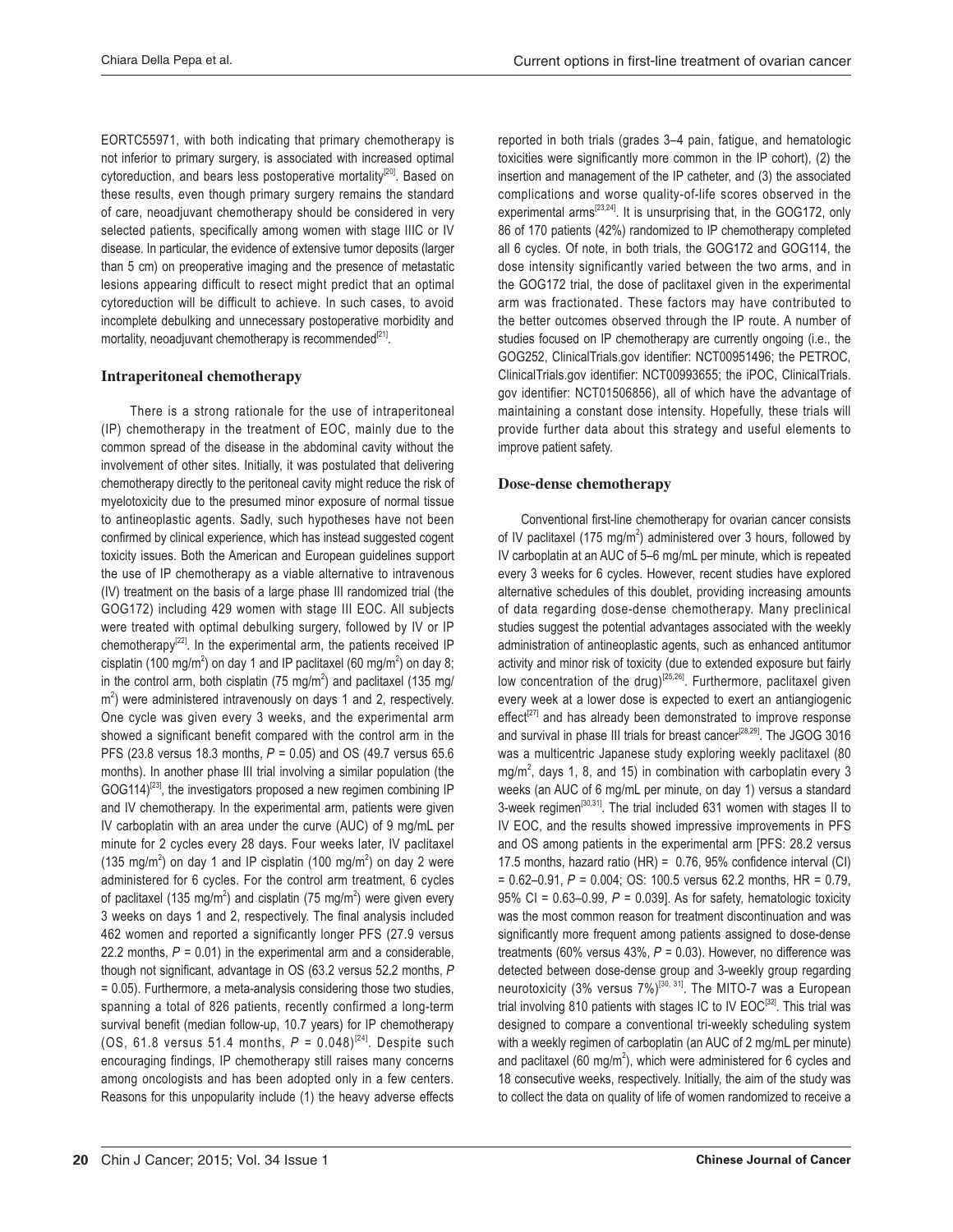certain regimen; subsequently, after the publication of the Japanese findings<sup>[30]</sup>, PFS became the co-primary endpoint. The MITO-7 results were significantly different from the Japanese data, which found that weekly treatments were not associated with improved outcomes between the control and experimental arms [PFS: 17.3 versus 18.3 months; estimated 2-year survival rate: 78.9% versus 77.3%; response rate  $(RR)$ : 58.8% versus 56.2%]; the quality of life reports and toxicity rates showed a better tolerability profile for the weekly scheduling<sup>[32]</sup>. It should be noted that the scheduling used in the MITO-7 was quite different from that adopted in the JGOG 3016, as paclitaxel was given at a lower dose (60 mg/m<sup>2</sup> versus 80 mg/m<sup>2</sup>) and carboplatin was administered at an AUC of 2 mg/mL per minute every week in combination with paclitaxel. Given the bone marrowsparing effects of paclitaxel when administered with carboplatin, either factor, the different dose and the separation of carboplatin and paclitaxel, could explain these discordant results. Furthermore, the different populations, the Asian and European, might well constitute a reason behind these contrasting clinical outcomes; in particular, distinct profiles of response and tolerability have often been attributed to genetic polymorphisms involved in drug metabolism and chemosensitivity $^{[33,34]}$ . The MITO-7 findings are consistent with the conclusion of another European trial by van der Burg et al.<sup>[35]</sup>, which confirmed no evidence of benefit from dose-dense paclitaxel and carboplatin over a standard tri-weekly regimen. However, this study used an alternative schedule consisting of 6 weeks of weekly carboplatin and paclitaxel as induction chemotherapy followed by IDS when feasible and 3 or 6 cycles of standard 3-weekly treatment<sup>[35]</sup>. The GOG262 trial evaluated the efficacy of weekly treatment as a first-line treatment, with or without bevacizumab (15 mg/kg every 3 weeks)<sup>[36]</sup>. Although the full paper is not yet available, the preliminary data were recently released. Interestingly, among patients treated with bevacizumab, there was no significant difference in the PFS between the tri-weekly and weekly arms. However, in the group not receiving bevacizumab, there was a significant PFS benefit (14 versus 10 months,  $HR = 0.60$ ,  $95\%$  CI = 0.37-0.96) for the dosedense group. It is worth repeating that, in both the GOG262 and JGOG 3016 trials, carboplatin was given tri-weekly; only the paclitaxel was given every week (80 mg/m<sup>2</sup>). The ICON 8 trial (ClinicalTrials. gov identifier: NCT01654146), which is ongoing, is a tri-armed phase III trial comparing the 3 possible schedules of treatment (triweekly carboplatin and paclitaxel, tri-weekly carboplatin plus weekly paclitaxel, and weekly carboplatin and paclitaxel). These forthcoming data might help to clarify this scenario and to validate the already available data.

#### Alternative platinum doublets

 The combination of carboplatin and paclitaxel is considered the standard initial treatment for EOC and is believed to constitute a highly active regimen with acceptable toxicity. However, several adverse effects of paclitaxel, mainly alopecia and neurotoxicity, have prompted researchers to look for new doublets with potentially superior or at least equivalent efficacy but better patient tolerability. The SCOTROC 1 trial was a Scottish randomized phase III trial

involving 1,077 women with stages IC to IV  $\mathsf{EOC}^{[37]}$ , which was designed to compare the carboplatin-paclitaxel doublet with the carboplatin-docetaxel doublet. Carboplatin was given with an AUC of 5 mg/mL per minute in both groups, and the paclitaxel and docetaxel dosages were 175 mg/m<sup>2</sup> and 75 mg/m<sup>2</sup>, respectively. The rationale for the study was based on the activity of the carboplatin-docetaxel doublet shown in a previous phase II trial testing various combinations as a first-line treatment for EOC<sup>[38]</sup>. There was no difference between the docetaxel and paclitaxel arms in the PFS, OS, and RR (PFS: 15.0) versus 14.8 months,  $P = 0.707$ ; 2-year survival rates: 64.2% versus 68.9%,  $P = 0.238$ ; RR: 58.7% versus 59.5%,  $P = 0.868$ ). The reported toxicities included a significantly higher rate of myelosuppression (including complicated grades 3-4 neutropenia) in the carboplatindocetaxel arm and a significantly higher rate of neurotoxicity in the carboplatin-paclitaxel arm. In conclusion, the authors recommended docetaxel be considered in combination with carboplatin as a valid alternative to paclitaxel, as the two doublets appear to have the same efficacy<sup>[38]</sup>. Docetaxel seems to be particularly indicated in cases with an increased risk of neurotoxicity.

 The other platinum-based doublet that has not been shown to be superior compared with carboplatin-paclitaxel is carboplatin– liposomal pegylated doxorubicin (LPD). This combination was explored in the MITO-2 trial<sup>[39]</sup>, a large randomized phase III Italian trial aiming to demonstrate the efficacy of carboplatin-LPD as an initial chemotherapy in light of the promising results observed in a recurrent setting<sup>[40]</sup>. Between January 2003 and November 2007, 820 patients with stages IC to IV EOC were recruited and randomized to receive paclitaxel (175 mg/m<sup>2</sup>) or LPD (30 mg/m<sup>2</sup>) plus carboplatin (an AUC of 5 mg/mL per minute)<sup>[39]</sup>. To guarantee the same platinum dose, both schedules consisted of 6 cycles administered at 3-week intervals. The carboplatin-LPD combination did not result in superiority over the carboplatin-paclitaxel doublet in regards to PFS, OS, and RR (PFS: 19.0 versus 16.8 months,  $P = 0.58$ ; OS: 61.6 versus 53.2 months,  $P = 0.32$ ; RR: 57% versus 59%,  $P =$ 0.76) but has been demonstrated to be an adequate alternative to standard treatment<sup>[39]</sup>. Despite the equivalent efficacy, the platinumpaclitaxel and platinum-LPD doublets generate extremely different adverse effect profiles. Although leukopenia, neutropenia, and febrile neutropenia occurred without significant differences in both patient groups, thrombocytopenia, anemia, stomatitis, and skin toxicity were found significantly more frequently in the experimental arm. In contrast, neuropathy, diarrhea, and hair loss were the most common toxicities detected in those patients assigned to standard treatment. To summarize, carboplatin-LPD may be an alternative to carboplatinpaclitaxel that deserves particular attention when patients wish to avoid alopecia or present a higher risk of peripheral neuropathy.

# **Target Therapies**

Different biologic molecules have been investigated in the firstline setting (Table 2). Although at present the data on bevacizumab are more mature, other antiangiogenic agents and tyrosine-kinase inhibitors (TKis) may be emerging as future therapeutic options, especially for maintenance treatment.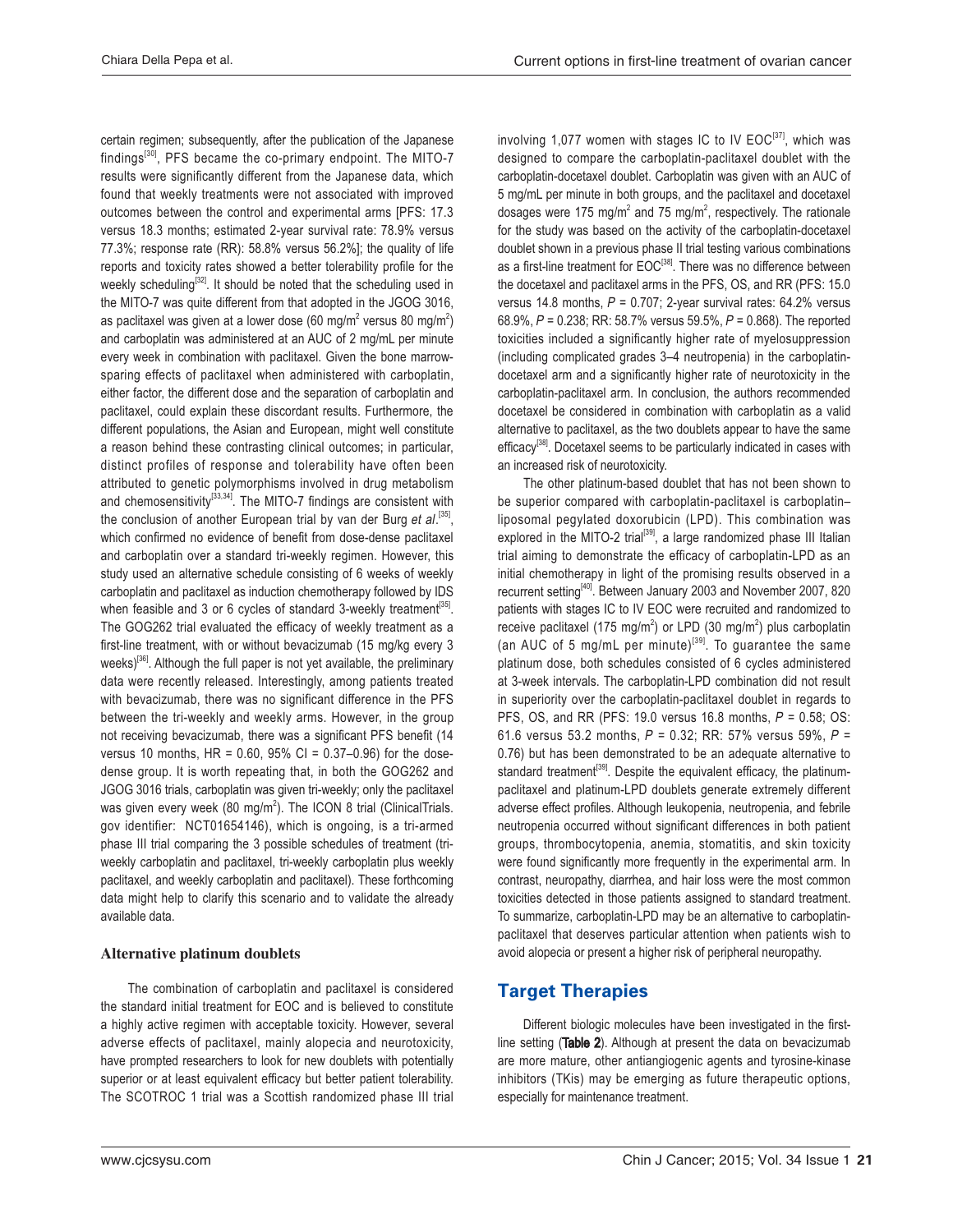| Therapy                                             | Agent      | Trial                 | Number of patients | Arms <sup>a</sup>                                 | Primary endpoint | Results                            |
|-----------------------------------------------------|------------|-----------------------|--------------------|---------------------------------------------------|------------------|------------------------------------|
| Combination with Bevacizumab GOG218 <sup>[41]</sup> |            |                       | 1.873              | $CP \times 6 + PI \rightarrow PI$                 | <b>PFS</b>       | Prolonged PFS, max PFS benefit     |
| chemotherapy                                        |            |                       |                    | $CP \times 6 + B$ (15 mg/m <sup>2</sup> )         |                  | (PI group vs. Bm group, 18 vs.     |
|                                                     |            |                       |                    | $CP \times 6 + B \rightarrow Bm$ (15 mg/          |                  | 12 months, hazard ratio = $0.64$ , |
|                                                     |            |                       |                    | m <sup>2</sup>                                    |                  | $P < 0.001$ )                      |
|                                                     |            | ICON7 <sup>[42]</sup> | 1.528              | $CP \times 6$                                     | <b>PFS</b>       | Prolonged PFS (17.3 vs. 19)        |
|                                                     |            |                       |                    | CPB x $6 \rightarrow$ Bm (7.5 mg/m <sup>2</sup> ) |                  | months, $P = 0.004$ )              |
|                                                     | Nintedanib | AGO-OVAR              | 1.366              | $CP \times 6$                                     | <b>PFS</b>       | Prolonged PFS (16.6 vs. 17.3)      |
|                                                     |            | $12^{[57]}$           |                    | $CPB \times 6 + N$                                |                  | months, $P = 0.024$ )              |
| Maintenance                                         | Pazopanib  | AGO-OVAR              | 940                | $CP x \ge 5 \rightarrow PI$                       | <b>PFS</b>       | Prolonged PFS (12.3 vs. 17.9       |
|                                                     |            | $16^{[54]}$           |                    | $CP x \ge 5 \rightarrow$ Paz m                    |                  | months, $P = 0.002$ )              |

 $^{\text{a}}$  "x  $\eta$ " means "for  $\eta$  cycles of chemotherapy." CP: carboplatin AUC 5 mg/mL per minute and paclitaxel 175 mg/m $^2$ every 3 weeks; PI: placebo; B: bevacizumab; Bm: bevacizumab maintenance; PFS: progression-free survival; N: nintedanib; Paz m: pazopanib maintenance.

#### Bevacizumab

Bevacizumab (Avastin®; Genentech, San Francisco, CA, USA) is a humanized monoclonal antibody that binds to vascular endothelial growth factor A (VEGF-A) and is recognized as a potent antiangiogenic agent. After its approval by the Food and Drug Administration (FDA) and European Medicines Agency (EMA) for the treatment of many solid malignancies (e.g., colorectal and lung cancers), bevacizumab has proven to be highly active in EOC as well. It is becoming clear that such efficacy is applicable to all stages of the ovarian disease, as noted by several trials published in the last 3 to 4 years. In 2011, 2 first-line trials, the GOG218 $^{[41]}$  and the  $ICON7<sup>[42]</sup>$ , reported that the addition of bevacizumab to carboplatin and paclitaxel, followed by maintenance therapy with bevacizumab alone, significantly prolonged the PFS (14.1 versus 10.3 months in the GOG218, HR = 0.72,  $P < 0.001$ ; 19.0 versus 17.3 months in the ICON7, HR = 0.81,  $P = 0.004$ ). Furthermore, the final results of the ICON7 showed an OS improvement of 7.8 months in the bevacizumab arm (36.6 versus 28.8 months, HR =  $0.64$ ,  $P = 0.002$ ) for the subgroup of patients with the worst prognosis (FIGO stage IV or FIGO stage III and more than 1.0 cm of residual disease after debulking surgery), although this subgroup analysis was not preplanned and was only exploratory in nature<sup>[43]</sup>. The OCEANS trial<sup>[44]</sup> focused on patients with platinum-sensitive recurrence and tested bevacizumab in combination with carboplatin and gemcitabine. In the experimental arm, after 6 to 10 cycles of bevacizumab plus chemotherapy, bevacizumab was continued as maintenance treatment until the appearance of progression or unacceptable toxicity, and the final report documented a PFS advantage of 4 months (12.4 versus 8.4 months, HR = 0.484, 95% CI = 0.388–0.605,  $P < 0.001$ ), regardless of all of the variables considered (age, performance status, time to recurrence, and cytoreductive status). Finally, the PFS improvement determined by bevacizumab was demonstrated in the subgroup of platinum-resistant patients by the AURELIA trial<sup>[45]</sup>, which compared chemotherapy alone (paclitaxel, topotecan, or LPD) with chemotherapy plus bevacizumab followed by bevacizumab maintenance until the appearance of progressive disease or unacceptable toxicity. The PFS was statistically longer in the bevacizumab arm (6.7 versus 3.4 months, HR = 0.46,  $P < 0.001$ ), and OS data showed a favorable trend for the experimental arm (16.6 versus 13.3 months) but without statistical significance.

Despite these positive results, there are still many issues about the use of bevacizumab in EOC patients. It remains unsure whether patients would benefit from its use as a first-line treatment or whether the maintenance with bevacizumab should be prolonged beyond 15 months. The BOOST trial (ClinicalTrials.gov identifier: NCT01462890) will hopefully address these questions. As a secondline treatment for patients who have recurrences or progressions during maintenance, the MITO16/MANGO-2b trial (ClinicalTrials.gov identifier: NCT01802749) was designed to test the potential efficacy of continuing bevacizumab beyond progression.

 Because the literature shows efficacy in first-line as well as in platinum-sensitive and platinum-resistant recurrences, when should bevacizumab be given? Would it make sense to wait until recurrence? The current data are not sufficiently strong to encourage this approach, but further studies could introduce new scenarios.

 Finally, interesting biomarkers are currently under development as predictive factors of response to bevacizumab (e.g., circulating levels of Ang1 and Tie2)<sup>[46]</sup> and immune versus proangiogenic tumor molecular subgroups<sup>[47]</sup>. Several ongoing trials, including the MITO16/ MANGO-2, are focused on these aspects (ClinicalTrials.gov identifier: NCT01706120), which aim to identify which patients could benefit from treatment based on such molecular features.

#### Pazopanib

 Targeting other pathways involved in cell proliferation and carcinogenesis may be another effective strategy to treat EOC patients and overcome resistance to bevacizumab.

Pazopanib is an orally administered, multi-targeted kinase inhibitor; its targets include VEGF receptors 1, 2 and 3, plateletderived growth factor receptors (PDGFRs), and fibroblast growth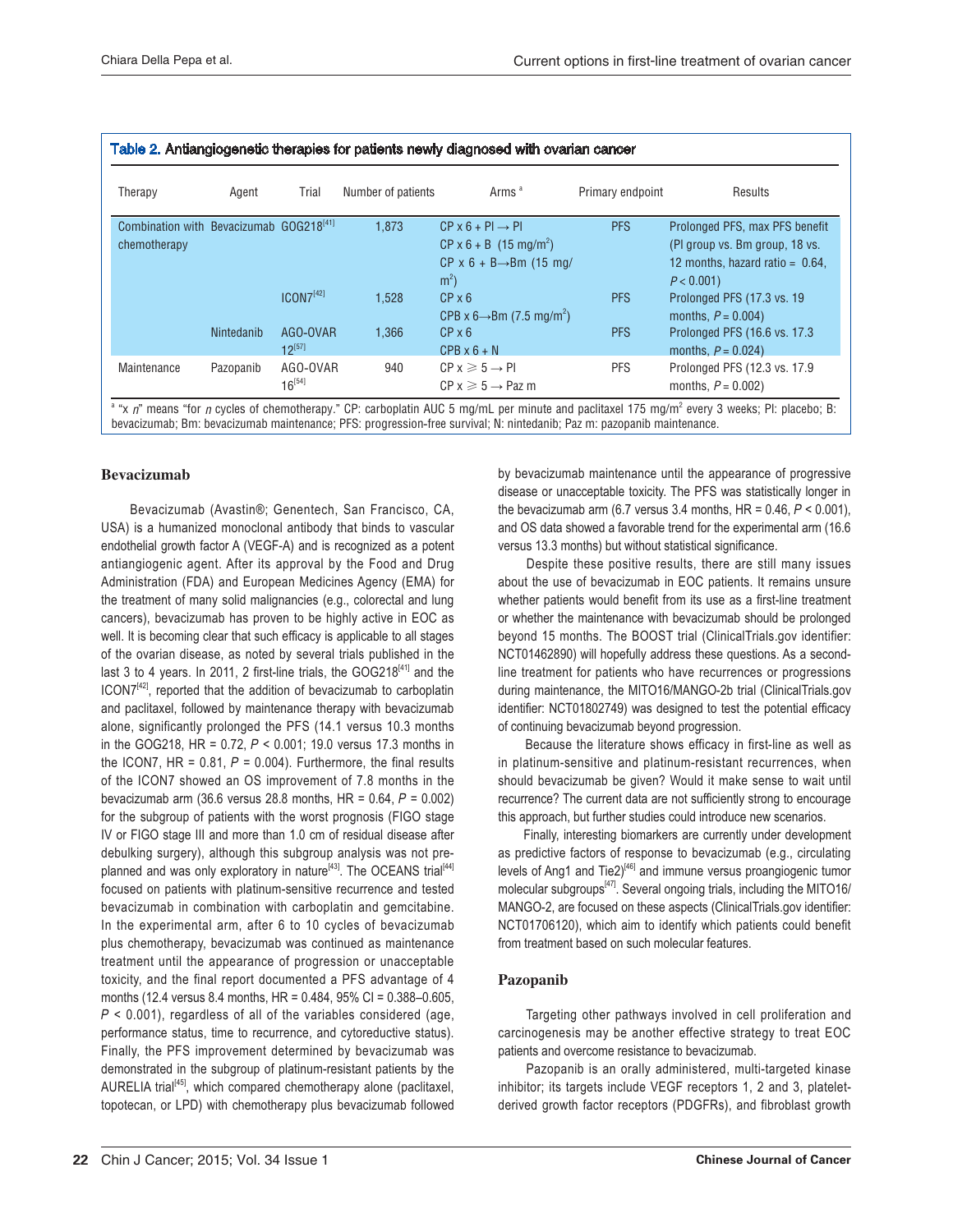factor receptor (FGFR)<sup>[48]</sup>. Pazopanib was approved by the FDA in October 2009 and by the EMA in June 2010 for the treatment of metastatic renal cell carcinoma<sup>[49]</sup>. Given the preclinical and clinical evidence supporting a critical role of angiogenesis in ovarian cancer pathogenesis and ascites formation<sup>[50-52]</sup>, pazopanib was first tested in a phase II trial including 36 patients with recurrent disease. The results were very encouraging regarding both the safety and the RR. The most common adverse effects were fatigue, elevation of alanine aminotransferase (ALT) and aspartate aminotransferase (AST), and hypertension; 31% of patients had a cancer antigen (CA)-125 response; and 56% had stable disease (SD; median duration of SD, 80 days) $^{[53]}$ . The results from the AGO-OVAR 16, a phase III, randomized, placebo-controlled trial of pazopanib versus placebo as maintenance after first-line treatment for stages II-IV EOC, were presented at ASCO 2013 $^{[54]}$ . Patients received surgery and platinum-taxane chemotherapy (at least 5 cycles) followed by 800 mg pazopanib once daily or placebo for up to 24 months. The primary endpoint was PFS, and the secondary endpoints included OS, safety, and quality of life. Patients in the pazopanib arm had a prolonged PFS compared with those in the placebo arm (median PFS, 17.9 versus 12.3 months, HR = 0.766, 95% CI = 0.64–0.91,  $P =$ 0.002) and safety features consistent with the toxicity profiles already observed in renal cancer patients (hypertension, diarrhea, and nausea), although further dose reductions are needed<sup>[54]</sup>. Based on these safety results and the absence of OS benefit, the development of this drug in EOC is not expected to progress.

#### Nintedanib

Nintedanib (BIBF 1120) is an intracellular inhibitor that targets multiple receptor tyrosine kinases, including the VEGF, fibroblast growth factor (FGF), and platelet-derived growth factor (PDGF) receptors<sup>[55]</sup>. This agent has been shown to be active and safe for the treatment of idiopathic pulmonary fibrosis (IPF), a fatal lung disease that seems to be related to an aberrant proliferation of fibrous tissue in the pulmonary interstitium<sup>[56]</sup>. The AGO-OVAR 12 was a randomized phase III trial that explored this drug in combination with carboplatin and paclitaxel as a first-line treatment for FIGO stages IIB-IV EOC. A total of 1,366 patients were recruited and randomized at a ratio of 2:1 to nintedanib 200 mg twice per day plus carboplatin and paclitaxel or to carboplatin and paclitaxel plus placebo. The PFS was longer in the experimental arm (median PFS, 17.3 versus 16.6 months; HR = 0.84, 95% CI = 0.72–0.98,  $P = 0.024$ ), and a greater benefit was observed in the subgroup of low-risk patients (median PFS, 20.8 versus 27.1 months; HR = 0.75, 95% = 0.61–0.92,  $P =$ 0.005). In contrast to the results from the ICON7 trial, the major adverse events were gastrointestinal and hematologic symptoms in nature $^{[57]}$ .

#### PARP inhibitors

Poly(ADP-ribose) polymerase (PARP) is a family of nuclear proteins involved in DNA repair. The best understood member of

this family is PARP1, which repairs the spontaneous single-strand breaks (SSBs) that occur continuously during replication. PARP1 also plays a key role in preventing double-strand breaks (DSBs), which derive from persistence of SSBs and replication fork collapse. Because DSBs should be repaired by the homologous recombination (HR) pathway, the anti-cancer mechanism of PARP inhibitors is closely related to a compromised function of the HR. Mechanisms of defective HR include either germline or somatic BRCA1 and BRCA2 mutations, BRCA1 promoter methylation, and other genetic and epigenetic abnormalities of the HR pathway genes<sup>[58]</sup>. The rationale for testing such agents in ovarian disease is the high rate of genetic or epigenetic abnormalities found in the HR pathway and observed in EOC (including  $BRCA1$  and  $BRCA2$  genes in approximately 50% of cases)<sup>[59]</sup>. Germline BRCA1 and BRCA2 mutations have been identified in approximately 15% of all EOCs, which is a low estimation if high-grade serous (HGS) histology (up to 22.6%) is considered. In general, somatic BRCA1 and BRCA2 mutations are estimated to occur in 7% of all  $EOC^{[60-62]}$ .

The clinical development of PARP inhibitors has been accelerated again following encouraging data on their efficacy in EOC treatment. Given their demonstrated activity as single agents and toxicity profiles, including myelosuppression and gastrointestinal adverse effects, most studies focus on maintenance treatment after chemotherapy rather than combinations with antineoplastic drugs. Olaparib is certainly the best known PARP inhibitor, although a number of agents in the same class are currently under evaluation. Three phase II trials testing olaparib in different settings have been already published<sup>[63-65]</sup>, and a phase III FDA registration trial is ongoing (ClinicalTrials.gov identifier: NCT01844986). In the phase II trial by Ledermann et al.<sup>[63]</sup>, olaparib, which is given as a maintenance treatment after platinum-based chemotherapy, was compared with placebo in patients with platinum-sensitive, recurrent, HGS ovarian cancer. A total of 265 women were recruited, and PFS, which was the primary endpoint, was found to be significantly longer in the experimental arm (median PFS, 8.4 versus 4.8 months; HR for progression or death, 0.35; 95% CI = 0.25-0.49;  $P < 0.001$ ). Furthermore, the ASCO 2013 data on the subgroup of patients harboring a BRCA mutation, either germline or somatic, showed that this population had the greatest benefit from maintenance with olaparib (median PFS, 11.2 versus 4.1 months;  $HR = 0.17$ , 95% CI  $= 0.09 - 0.32$ ,  $P < 0.001$ <sup>[66]</sup>. An ongoing phase III trial, the SOLO 1, is focused on germline  $BRCA$  mutation carriers with newly diagnosed EOC; olaparib maintenance is compared with placebo after platinum based chemotherapy, again using PFS as the primary endpoint (ClinicalTrials.gov identifier: NCT01844986). The SOLO 2 trial (ClinicalTrials.gov identifier: NCT01874353) uses the same design  $(germline *BRCA* mutations carriers, olaparib maintenance versus)$ placebo after platinum-based chemotherapy), but in a recurrent setting (only platinum-sensitive relapse). Other PARP inhibitors are also under development, namely niraparib (ClinicalTrials.gov identifier: NCT01847274) and rucaparib (ClinicalTrials.gov identifier: NCT01891344), both of which are currently being tested in platinumsensitive recurrence.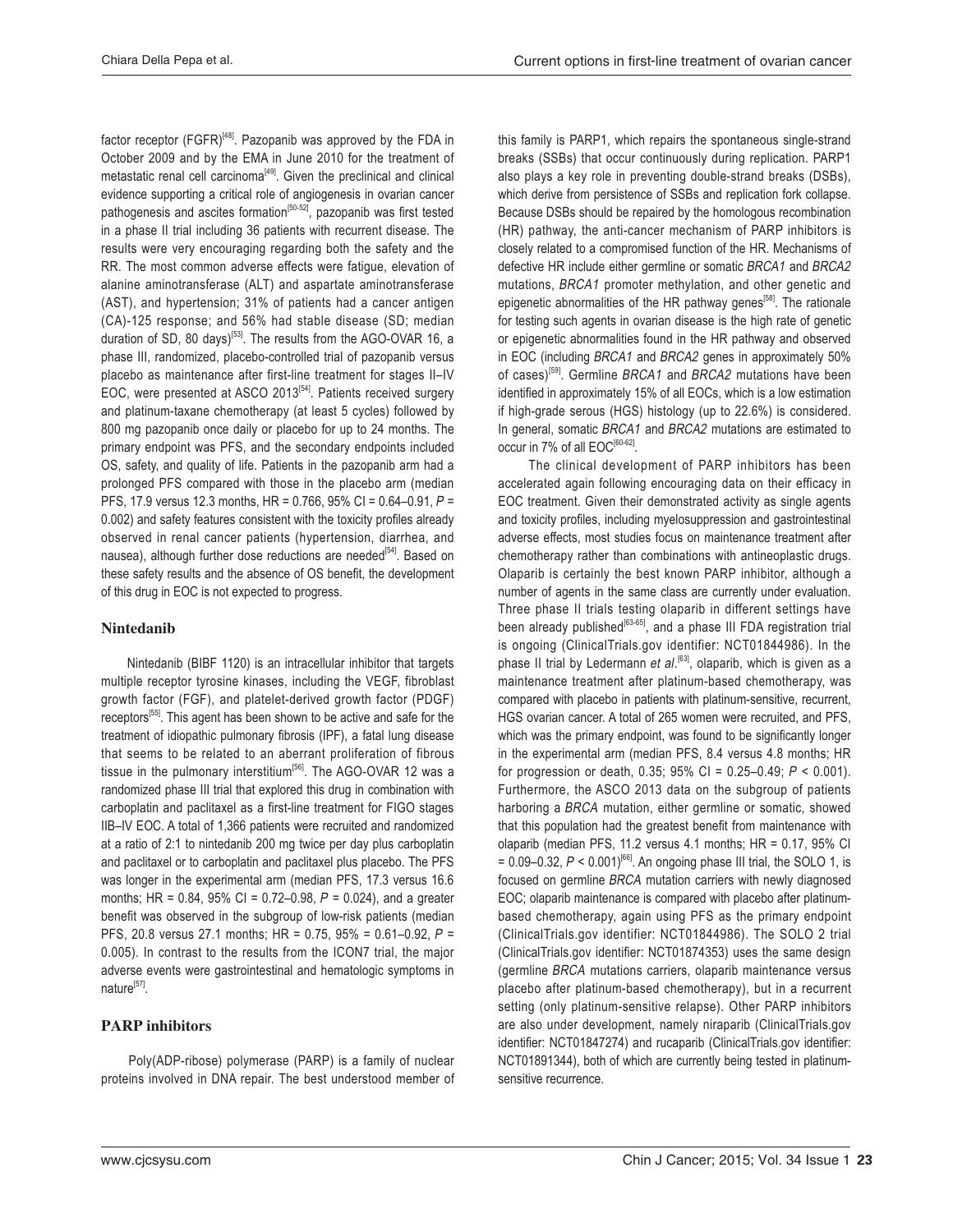## **Future Perspectives**

 Since the entry of the carboplatin-paclitaxel doublet into routine clinical practice, a relative standstill in the literature has come to pass. However, within the past 5 years, several positive trials have begun to suggest possible new therapeutic options. In short, at present, alternatives to standard therapy do exist, but none has proven to be superior to conventional treatments, with the notable exception of carboplatin-paclitaxel plus bevacizumab. In light of the available data, none of the other options can be considered a "new standard"; still, each may be valid for a particular subgroup of patients, such as neoadjuvant chemotherapy for patients who are not fit at diagnosis, dose-dense chemotherapy for fragile or elderly patients, and docetaxel or PLD as paclitaxel substitutes for patients who have paclitaxel allergy or who desire to avoid alopecia.

It remains unsure whether clinicians will adopt the IP chemotherapy approach, as data regarding its clinical efficacy need to be confirmed by ongoing trials. Further, significant practical issues persist (e.g., few centers offer the insertion and management of IP catheters; serious adverse effects can arise).

 Undoubtedly, great hopes have been placed on certain target therapies, in particular, antiangiogenetic agents; the GOG218 and the ICON7 trials<sup>[41, 42]</sup> demonstrated that bevacizumab should be given to all patients with a high risk of recurrence in combination with platinum based chemotherapy and, most importantly, as maintenance. At present, there is no evidence that maintenance with bevacizumab is more active than maintenance with pazopanib, olaparib or cediranib (which have shown impressive efficacy in the setting of recurrence<sup>[67]</sup>). However, this maintenance strategy appears to be more effective compared with the addition of a third agent to the conventional platinum doublet. In the era of the molecular characterization, it has been observed that less common subtypes of EOC have distinct genetic profiles compared with those of HGS EOC, which accounts for more than 70% of all ovarian carcinomas; as a consequence, these histotypes might be sensitive to specific target agents. In particular, low-grade serous ovarian cancers (LGSOC) often present with BRAF or KRAS mutations, leading to the up-regulation of the

#### **References**

- [1] National Cancer Institute. Available at: http://www.cancer.gov/ cancertopics/types/ovarian.
- [2] Oberaigner W, Minicozzi P, Bielska-Lasota M, et al. Survival for ovarian cancer in Europe: the across-country variation did not shrink in the past decade. Acta Oncol, 2012,51:441-453.
- [3] Morgan RJ, Armstrong DK, Alvarez RD, et al. NCCN guidelines for treatment of ovarian cancer. Version 3. 2014. Available at: http:// www.nccn.org/professionals/physician\_gls/pdf/ovarian.pdf.
- [4] Ledermann JA, Raja FA, Fotopoulou C, et al. Newly diagnosed and relapsed epithelial ovarian carcinoma: ESMO Clinical Practice Guidelines for diagnosis, treatment and follow-up. Ann Oncol, 2013 24: vi24-vi32
- [5] Maggioni A, Benedetti Panici P, Dell'Anna T, et al. Randomised study of systematic lymphadenectomy in patients with epithelial ovarian cancer macroscopically confined to the pelvis. Br J Cancer,

MAPK pathway and often responding to mitogen-activated protein/ extracellular signal-regulated kinase (MEK) inhibitors. A phase II trial about selumetinib in this setting prompted the development of two phase III trials exploring agents of the same class in recurrent or persistent LGSOC<sup>[68]</sup>. The "MILO study" (ClinicalTrials.gov identifier: NCT 01849874) and "Trametinib in treating patients with recurrent or progressive LGSOC or peritoneal cavity cancer" (ClinicalTrials. gov identifier: NCT 02101788) both compared MEK inhibitors with a standard therapy chosen by the physician.

Clear cell carcinomas, which represent a rare form of EOC (10%), are considered chemoresistant and have been associated with a poor prognosis. Mutations of PIK3CA have been identified in 33% of such tumors; hence, multiple phosphatidylinositol-3-kinase (PI3K)/protein kinase B (PKB, also AKT)/mammalian target of rapamycin (mTOR) inhibitors have been tested in preclinical studies, some of which resulted in the need for further evaluation in early-phase clinical trials<sup>[69]</sup>. A trial comparing carboplatin and paclitaxel with carboplatin and paclitaxel plus temsirolimus as a first-line treatment for newly diagnosed, stages III-IV clear cell ovarian carcinoma is currently ongoing (ClinicalTrials.gov identifier: NCT 01196429).

 Future resources are required to personalize as much of the first-line treatment as possible. Critical steps include routine BRCA testing for all ovarian patients, research into diagnostic markers of HR deficiency, and the development of a system to genetically characterize each neoplasm.

 Based on the current wide prevalence of antiangiogenic drugs, more tailored therapies based on individual histological and biological characteristics are expected to be developed in the years to come. HGS EOC will be likely treated with PARP inhibitor maintenance; LGSOC therapy will include MEK inhibitors; and the clear cell histotype that remain resistant may eventually benefit from mTOR inhibitors.

 Finally, as gynecological oncology research has moved forward, the crucial importance of high-quality surgical techniques seems to indicate the need for centralizing EOC care at specialized centers.

Received: 2014-11-24; accepted: 2014-12-03.

2006.95:699-704

- [6] Panici PB, Maggioni A, Hacker N, et al. Systematic aortic and pelvic lymphadenectomy versus resection of bulky nodes only in optimally debulked advanced ovarian cancer: a randomized clinical trial. J Natl Cancer Inst. 2005.97:560-566.
- [7] Lambert HE, Berry RJ. High dose cisplatin compared with high dose cyclophosphamide in the management of advanced epithelial ovarian cancer (FIGO stages III and IV): report from the North Thames Cooperative Group. Br Med J (Clin Res Ed), 1985,290: 889-893
- [8] Piccart MJ, Bertelsen K, James K, et al. Randomized intergroup trial of cisplatin-paclitaxel versus cisplatin-cyclophosphamide in women with advanced epithelial ovarian cancer: three-year results. J Natl Cancer Inst. 2000.92:699-708
- [9] McGuire WP, Hoskins WJ, Brady MF, et al. Cyclophos-phamide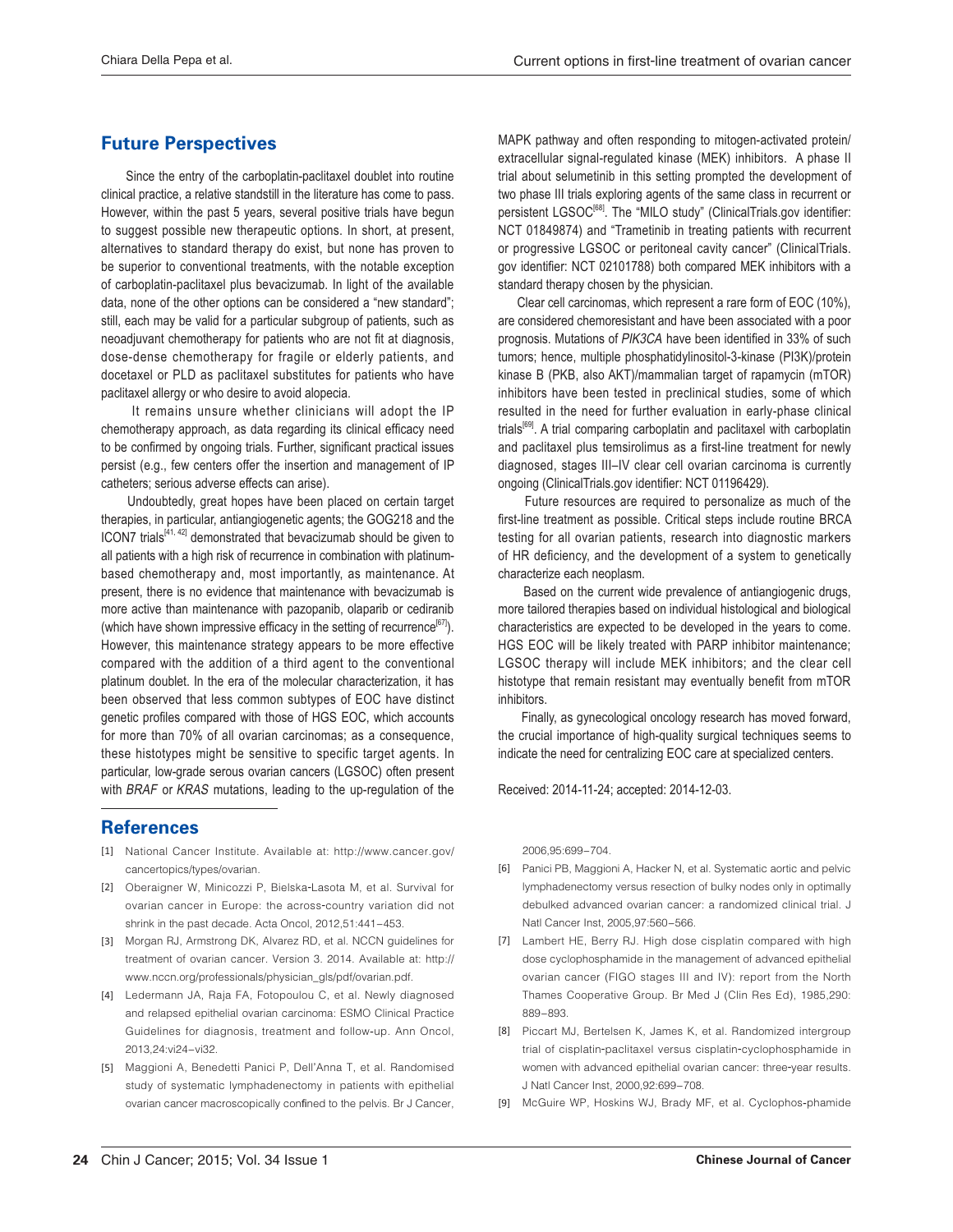and cisplatin compared with paclitaxel and cisplatin in patients with stage III and stage IV ovarian cancer. N Engl J Med, 1996,334:1-6

- [10] du Bois A, Lück HJ, Meier W, et al. A randomized clinical trial of cisplatin/paclitaxel versus carboplatin/paclitaxel as first-line treatment of ovarian cancer. J Natl Cancer Inst, 2003,95:1320-1329
- [11] Ozols RF, Bundy BN, Greer BE, et al. Phase III trial of carboplatin and paclitaxel compared with cisplatin and paclitaxel in patients with optimally resected stage III ovarian cancer: a Gynecologic Oncology Group study. J Clin Oncol, 2003,21:3194-3200.
- [12] Swenerton K, Jeffrey J, Stuart G, et al. Cisplatin-cyclophosphamide versus carboplatin-cyclophosphamide in advanced ovarian cancer: a randomized phase III study of the National Cancer Institute of Canada Clinical Trials Group. J Clin Oncol, 1992, 10:718-726.
- [13] Bookman MA, Brady MF, McGuire WP, et al. Evaluation of new platinum-based treatment regimens in advanced-stage ovarian cancer: a Phase III Trial of the Gynecologic Cancer Intergroup. J Clin Oncol, 2009, 27:1419-1425.
- [14] Lambert HE, Rustin GJ, Gregory WM, et al. A randomized trial of five versus eight courses of cisplatin or carboplatin in advanced epithelial ovarian carcinoma. A North Thames Ovary Group Study. Ann Oncol, 1997,8:327-333.
- [15] Kim HS, Park NH, Chung HH, et al. Are three additional cycles of chemotherapy useful in patients with advanced-stage epithelial ovarian cancer after a complete response to six cycles of intravenous adjuvant paclitaxel and carboplatin. Jpn J Clin Oncol, 2008.38:445-450
- [16] Chi DS, Liao JB, Leon LF, et al. Identification of prognostic factors in advanced epithelial ovarian carcinoma. Gynecol Oncol, 2001.82:532-537
- [17] Bristow RE, Chi DS. Platinum-based neoadjuvant chemotherapy and interval surgical cytoreduction for advanced ovarian cancer: a meta-analysis. Gynecol Oncol, 2006, 103:1070-1076.
- [18] Vergote I, De Wever I, Tjalma W, et al. Neoadjuvant chemotherapy or primary debulking surgery in advanced ovarian carcinoma: a retrospective analysis of 285 patients. Gynecol Oncol, 1998.71:431-436
- [19] Vergote I, Tropé CG, Amant F, et al. Neoadjuvant chemotherapy or primary surgery in stage IIIC or IV ovarian cancer. N Engl J Med, 2010.363:943-953
- [20] Kehoe S, Hook J, Nankivell M, et al. Chemotherapy or upfront surgery for newly diagnosed advanced ovarian cancer: results from the MRC CHORUS trial. J Clin Oncol, 2013,31 suppl:abstr 5500. Available at: http://meetinglibrary.asco.org/content/112631-132.
- [21] Vergote I, Tropè CG, Amant F, et al. Neoadjuvant chemotherapy is the better treatment option in some patients with stage IIIC to IV ovarian cancer. J Clin Oncol, 2011,29:4076-4078.
- [22] Armstrong DK, Bundy B, Wenzel L, et al. Intraperitoneal cisplatin and paclitaxel in ovarian cancer. N Engl J Med, 2006,354:34-43.
- [23] Markman M, Bundy BN, Alberts DS, et al. Phase III trial of standarddose intravenous cisplatin plus paclitaxel versus moderately high-dose carboplatin followed by intravenous paclitaxel and intraperitoneal cisplatin in small-volume stage III ovarian carcinoma: an intergroup study of the Gynecologic Oncology Group,

Southwestern Oncology Group, and Eastern Cooperative Oncology Group. J Clin Oncol, 2001, 19:1001-1007.

- [24] Tewari D, Java J, Salani R, et al. Long-term survival advantage of intraperitoneal chemotherapy treatment in advanced ovarian cancer: an analysis of a Gynecologic Oncology Group ancillary data study. Gynecol Oncol, 2013,130:e4.
- [25] Lopes NM, Adams EG, Pitts TW, et al. Cell kill kinetics and cell cycle effects of taxol on human and hamster ovarian cell lines. Cancer Chemother Pharmacol, 1993,32:235-242.
- [26] Jordan MA, Wendell K, Gardiner S, et al. Mitotic block induced in HeLa cells by low concentrations of paclitaxel (Taxol) results in abnormal mitotic exit and apoptotic cell death. Cancer Res, 1996.56:816-825
- [27] Klauber N, Parangi S, Flynn E, et al. Inhibition of angiogenesis and breast cancer in mice by the microtubule inhibitors 2-methoxyestradiol and taxol. Cancer Res, 1997,57:81-86.
- [28] Seidman AD, Berry D, Cirrincione C, et al. Randomized phase III trial of weekly compared with every-3-weeks paclitaxel for metastatic breast cancer, with trastuzumab for all HER-2 overexpressors and random assignment to trastuzumab or not in HER-2 nonoverexpressors: final results of Cancer and Leukemia Group B protocol 9840. J Clin Oncol, 2008, 26:1642-1649.
- [29] Sparano JA, Wang M, Martino S, et al. Weekly paclitaxel in the adjuvant treatment of breast cancer. N Engl J Med, 2008,358:1663-1671
- [30] Katsumata N, Yasuda M, Takahashi F, et al. Japanese Gynecologic Oncology Group. Dose-dense paclitaxel once a week in combination with carboplatin every 3 weeks for advanced ovarian cancer: a phase 3, open-label, randomized controlled trial. Lancet, 2009.374:1331-1338.
- [31] Katsumata N, Yasuda M, Isonishi S, et al. Long-term results of dose-dense paclitaxel and carboplatin versus conventional paclitaxel and carboplatin for treatment of advanced epithelial ovarian, fallopian tube, or primary peritoneal cancer (JGOG 3016): a randomized, controlled, open-label trial. Lancet Oncol, 2013, 14: 1020 - 1026.
- [32] Pignata S, Scambia G, Katsaros D, et al. Carboplatin plus paclitaxel once a week versus every 3 weeks in patients with advanced ovarian cancer (MITO-7): a randomized, multicentre, open-label, phase 3 trial. Lancet Oncol, 2014, 15:396-405.
- [33] Ma BB, Hui EP, Mok TS. Population-based differences in treatment outcome following anticancer drug therapies. Lancet Oncol, 2010 11:75-84
- [34] Gonzalez-Martin A, Gladieff L, Tholander B, et al. Efficacy and safety results from OCTAVIA, a single-arm phase II study evaluating front-line bevacizumab, carboplatin and weekly paclitaxel for ovarian cancer. Eur J Cancer, 2013,49:3831-3838.
- [35] van der Burg ME, Onstenk W, Boere IA, et al. Long-term results of a randomized phase III trial of weekly versus three-weekly paclitaxel/platinum induction therapy followed by standard or extended three-weekly paclitaxel/platinum in European patients with advanced epithelial ovarian cancer. Eur J Cancer, 201450:2592-2601
- [36] Chan J, Brady MF, Penson R, et al. Phase III trial of every-3-weeks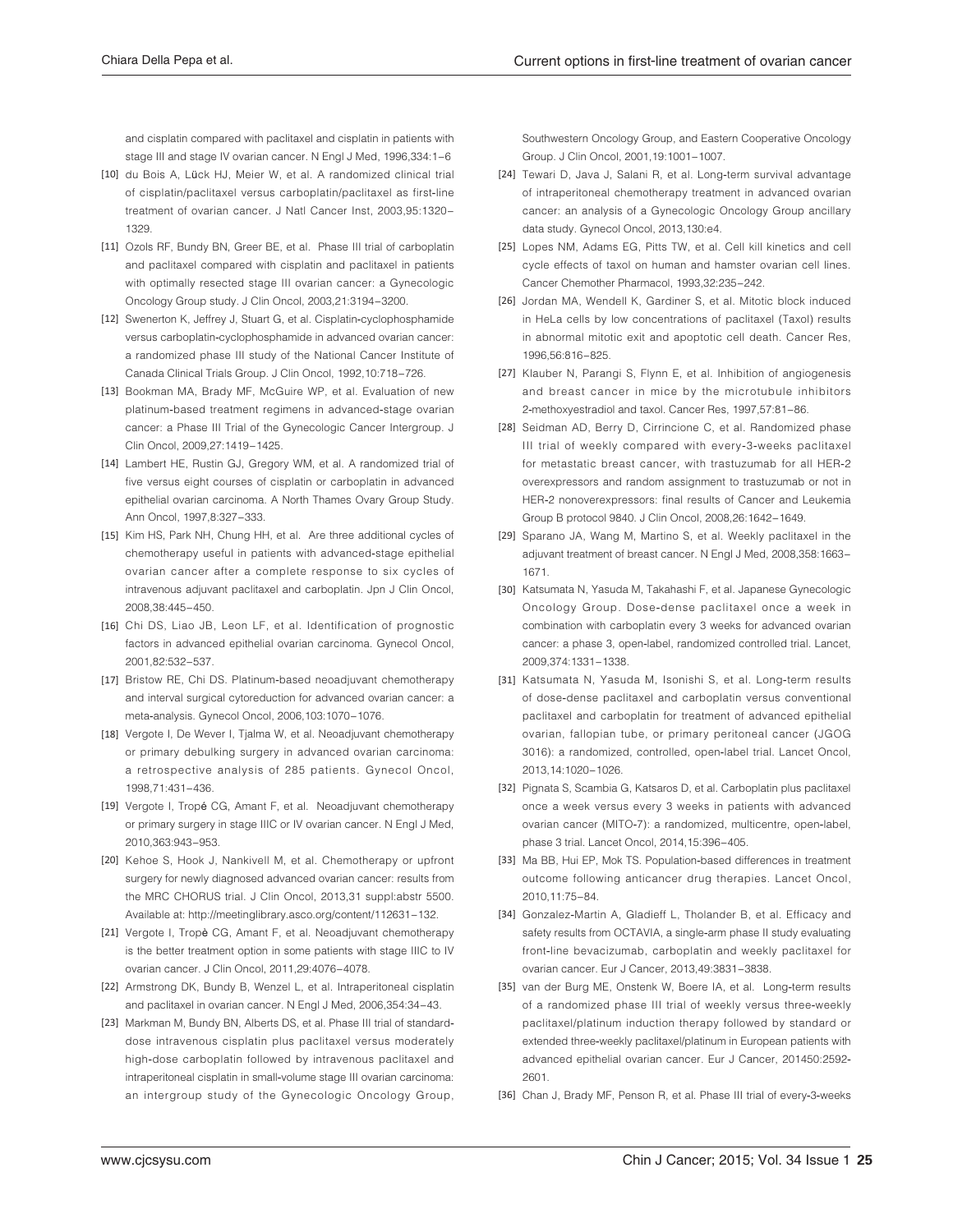paclitaxel vs. dose dense weekly paclitaxel with carboplatin +/bevacizumab in epithelial ovarian, peritoneal, fallopian tube cancer: GOG262 (NCT01167712). Int J Gynecol Cancer, 2013,23(8 Suppl  $1):9 - 10$ 

- [37] Vasey PA, Jayson GC, Gordon A, et al. Phase III randomized trial of docetaxel-carboplatin versus paclitaxel-carboplatin as firstline chemotherapy for ovarian carcinoma. J Natl Cancer Inst, 2004 96:1682-1691
- [38] Vasey PA, Atkinson R, Coleman R, et al. Docetaxel-carboplatin as first line chemotherapy for epithelial ovarian cancer. Br J Cancer, 2001.84:170-178
- [39] Pignata S, Scambia G, Ferrandina G, et al. Carboplatin plus paclitaxel versus carboplatin plus pegylated liposomal doxorubicin as first-line treatment for patients with ovarian cancer: the MITO-2 randomized phase III trial. J Clin Oncol, 2011,29:3628-2635.
- [40] Pujade-Lauraine E, Wagner U, Aavall-Lundqvist E, et al. Pegylated liposomal doxorubicin and carboplatin compared with paclitaxel and carboplatin for patients with platinum-sensitive ovarian cancer in late relapse. J Clin Oncol, 2010,28:3323-3329.
- [41] Burger RA, Brady MF, Bookman MA, et al. Incorporation of bevacizumab in the primary treatment of ovarian cancer. N Engl J Med, 2011,365:2473-2483.
- [42] Perren TJ, Swart AM, Pfisterer J, et al. A phase 3 trial of bevacizumab in ovarian cancer. N Engl J Med, 2011,365:2484-2496
- [43] Oza AM, Perren TJ, Swart AM, et al. ICON7: final overall survival results in the GCIG phase III randomized trial of bevacizumab in women with newly diagnosed ovarian cancer. ECCO 2013. Abstract No. 6. Available at: http://2013.europeancancercongress. org/Scientific-Programme/Abstract-search.aspx?abstractid=8966.
- [44] Aghajanian C, Blank SV, Goff BA, et al. OCEANS: a randomized, double-blind, placebo-controlled phase III trial of chemotherapy with or without bevacizumab in patients with platinum-sensitive recurrent epithelial ovarian, primary peritoneal, or fallopian tube. J Clin Oncol, 2012,30:2039-2045.
- [45] Pujade-Lauraine E, Hilpert F, Weber B, et al. Bevacizumab combined with chemotherapy for platinum-resistant recurrent ovarian cancer: the AURELIA open-label randomized phase III trial. J Clin Oncol, 2014,32:1302-1308.
- [46] Backen A, Renehan AG, Clamp AR, et al. The combination of circulating Ang1 and Tie2 levels predicts progression-free survival advantage in bevacizumab-treated patients with ovarian cancer. Clin Cancer Res, 2014, 20:4549-4558.
- [47] Gourley C, McCavigan A, Perren T, et al. Molecular subgroup of high-grade serous ovarian cancer (HGSOC) as a predictor of outcome following bevacizumab. J Clin Oncol, 2014,32 suppl:abstr 5502. Available at: http://meetinglibrary.asco.org/ content/133112-144.
- [48] Sonpavde G, Huston TE. Pazopanib: a novel multitargetedtyrosin kinase inhibitor. Curr Oncol Rep, 2007,9:115-119.
- [49] Pick AM, Nystrom KK. Pazopanib for the treatment of metastatic renal cell carcinoma. Clin Ther, 2012,34: 511-520.
- [50] Raspollini MR, Castiglione F, Garbini F, et al. Correlation of epidermal growth factor receptor expression with tumor

microdensity vessels and with vascular endothelial growth factor expression in ovarian carcinoma. Int J Surg Pathol. 2005.13:135-142.

- [51] Yamamoto S, Konishi I, Mandai M, et al. Expression of vascular endothelial growth factor (VEGF) in epithelial ovarian neoplasms: correlation with clinicopathology and patient survival, and analysis of serum VEGF levels. Br J Cancer, 1997, 76:1221-1227.
- [52] Mesiano S, Ferrara N, Jaffe RB. Role of vascular endothelial growth factor in ovarian cancer: inhibition of ascites formation by immunoneutralization. Am J Pathol, 1998, 153:1249-1256.
- [53] Friedlander M, Hancock KC, Rischin D, et al. A phase II, openlabel study evaluating pazopanib in patients with recurrent ovarian cancer. Gynecol Oncol, 2010, 119:32-37.
- [54] du Bois A, Floquet A, Kim JW, et al. Incorporation of pazopanib in maintenance therapy of ovarian cancer. J Clin Oncol, 2014, 32:3374-3382
- [55] Hilberg F, Roth GJ, Krssak M, et al. BIBF 1120: triple angiokinase inhibitor with sustained receptor blockade and good antitumor efficacy. Cancer Res, 2008,68:4774-4782.
- [56] Richeldi L, DuBois RM, Raghu G, et al. Efficacy and safety of nintedanib in idiopathic pulmonary fibrosis. N Engl J Med, 2014.370:2071-2082.
- [57] Du Bois A, Kristensen G, Ray-Coquard I, et al. AGO-OVAR 12: a randomized placebo-controlled GCIG/ENGOT-Intergroup phase III trial of standard frontline chemotherapy +/- nintedanib for advanced ovarian cancer. Int J Gynecol Cancer, 2013,23(8 Suppl  $1:7 - 8.$
- [58] Liu JF, Konstantinopoulos PA, Matulonis UA. PARP inhibitors in ovarian cancer: current status and future promise. Gynecol Oncol, 2014.133:362-369
- [59] Cancer Genome Atlas Research Network. Integrated genomic analyses of ovarian carcinoma. Nature, 2011,474:609-615.
- [60] Alsop K, Fereday S, Meldrum C, et al. BRCA mutation frequency and patterns of treatment response in BRCA mutation-positive women with ovarian cancer: a report from the Australian Ovarian Cancer Study Group. J Clin Oncol, 2012,30:2654-2663.
- [61] Pal T, Permuth-Wey J, Betts JA, et al. BRCA1 and BRCA2 mutations account for a large proportion of ovarian carcinoma cases. Cancer, 2005, 104: 2807 - 2816.
- [62] Hennessy BT, Timms KM, Carey MS, et al. Somatic mutations in BRCA1 and BRCA2 could expand the number of patients that benefit from poly (ADP ribose) polymerase inhibitors in ovarian cancer. J Clin Oncol, 2010, 28:3570-3576.
- [63] Ledermann J, Harter P, Gourley C, et al. Olaparib maintenance therapy in platinum-sensitive relapsed ovarian cancer. N Engl J Med, 2012,366:1382-1392.
- [64] Kaye SB, Lubinski J, Matulonis U, et al . Phase II, open-label, randomized, multicenter study comparing the efficacy and safety of olaparib, a poly (ADP-ribose) polymerase inhibitor, and pegylated liposomal doxorubicin in patients with BRCA1 or BRCA2 mutations and recurrent ovarian cancer. J Clin Oncol, 2012,30:372-379.
- [65] Oza AM, Cibula D, Oaknin A, et al. Olaparib plus paclitaxel plus carboplatin (P/C) followed by olaparib maintenance treatment in patients (pts) with platinum-sensitive recurrent serous ovarian